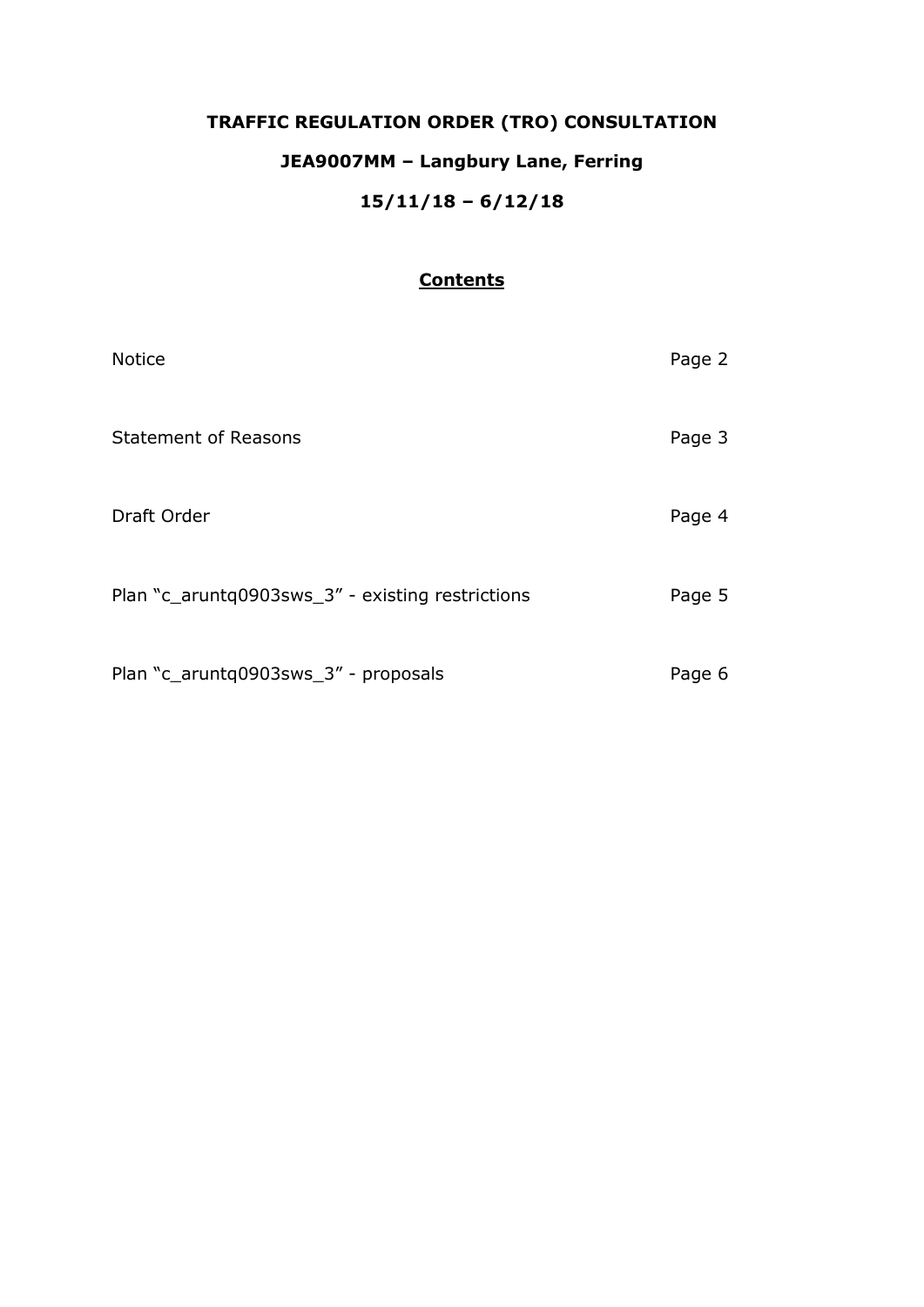#### **West Sussex County Council (Arun District) (Parking Places & Traffic Regulation) (Consolidation) Order 2010)**

## **(Ferring: Langbury Lane Amendment) Order 2018**

NOTICE is hereby given that West Sussex County Council proposes to make a permanent Traffic Regulation Order under the provisions of the Road Traffic Regulation Act 1984, the effect of which will be to prohibit vehicles from waiting at any time (double yellow lines) on both sides of Langbury Lane in Ferring, at its junction with Glenbarrie Way.

Full details of the proposals in this notice can be viewed on our website at www.westsussex.gov.uk. The website includes a response form for any comments or objections.

The documents may also be inspected at County Hall Chichester, during normal office hours, and at Ferring Library, The Street, Ferring during normal library opening hours.

Any comments or objections about the proposal must be received before 6 December 2018. These may be submitted via the response form on the website mentioned above, by e-mail to [tro.team@westsussex.gov.uk](mailto:tro.team@westsussex.gov.uk) or in writing to TRO Team, West Sussex County Council, The Grange, Tower Street Chichester, PO19 1RH. For legal reasons, only correspondence including a full name and address will be considered. Please quote reference JEA9007-MM in all correspondence.

Dated this 15th day of November 2018. Director of Law & Assurance, County Hall, Chichester.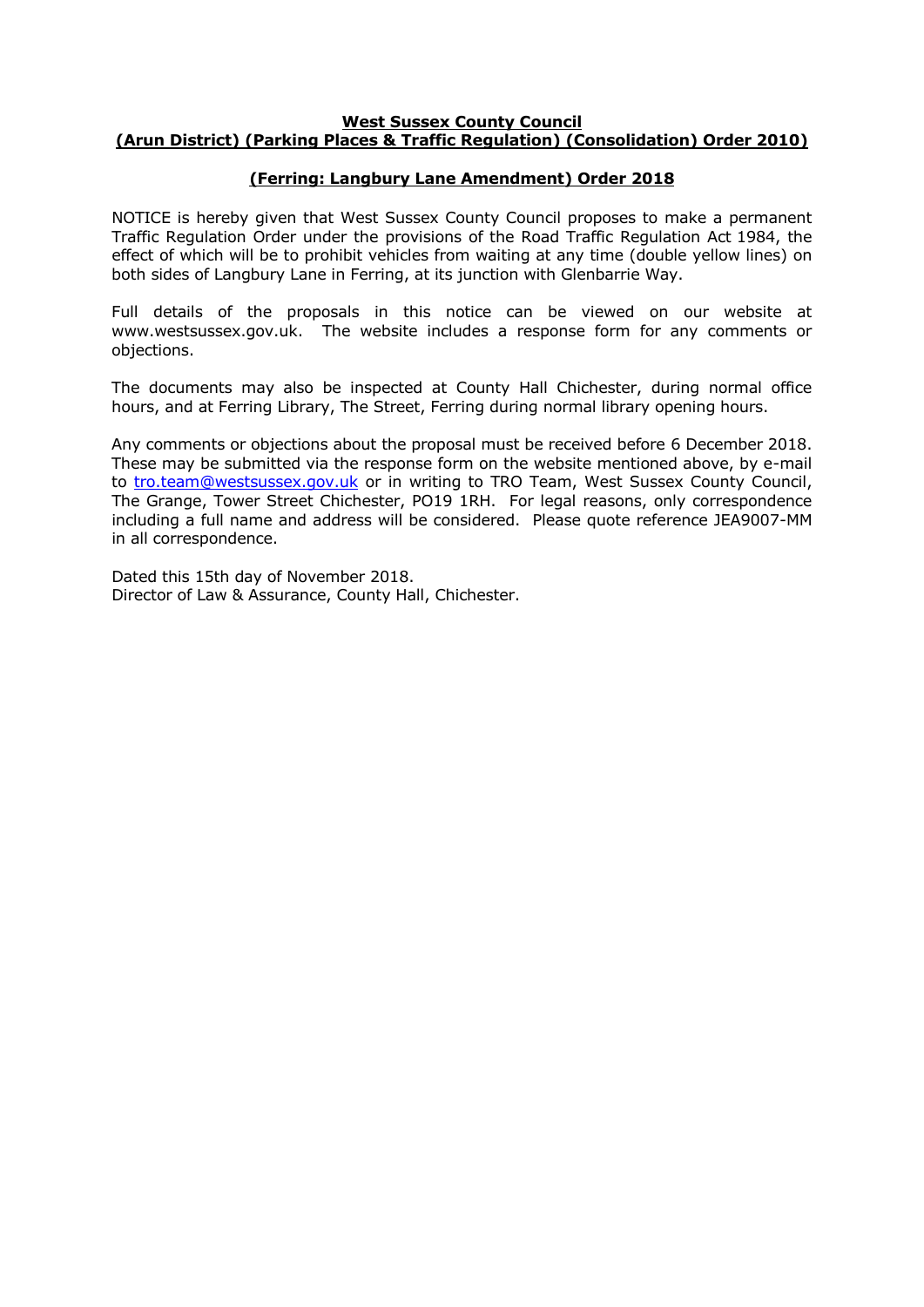#### **WEST SUSSEX COUNTY COUNCIL ((ARUN DISTRICT) (PARKING PLACES & TRAFFIC REGULATION) (CONSOLIDATION) ORDER 2010)**

#### **(FERRING: LANGBURY LANE AMENDMENT) ORDER 2018**

#### **STATEMENT OF REASONS FOR PROPOSING TO MAKE THE ORDER**

West Sussex County Council proposes to make a permanent Traffic Regulation Order under the provisions of the Road Traffic Regulation Act 1984, the effect of which will be to introduce a restriction prohibiting vehicles from waiting at any time on both sides of Langbury Lane, at its junction with Glenbarrie Way.

New homes have been built on land to the west of Glenbarrie Way. When granting planning permission for the construction of these houses it was specified that, if necessary, the developer should meet the cost of installing measures to prevent parked vehicles on Langbury Lane from obstructing its junction with Glenbarrie Way. With the houses now constructed it is considered that preventing vehicles parking on both sides of Langbury Lane near the junction would improve safety at the junction and improve the passage of traffic along Langbury Lane.

The new Order is therefore proposed to facilitate the passage of traffic and avoid danger to persons or other traffic using the affected length of road.

The attached drawing, numbered TQ0903SWS, shows the length of road affected by the proposed Order.

Director of Law & Assurance 2 July 2018

JEA9007-MM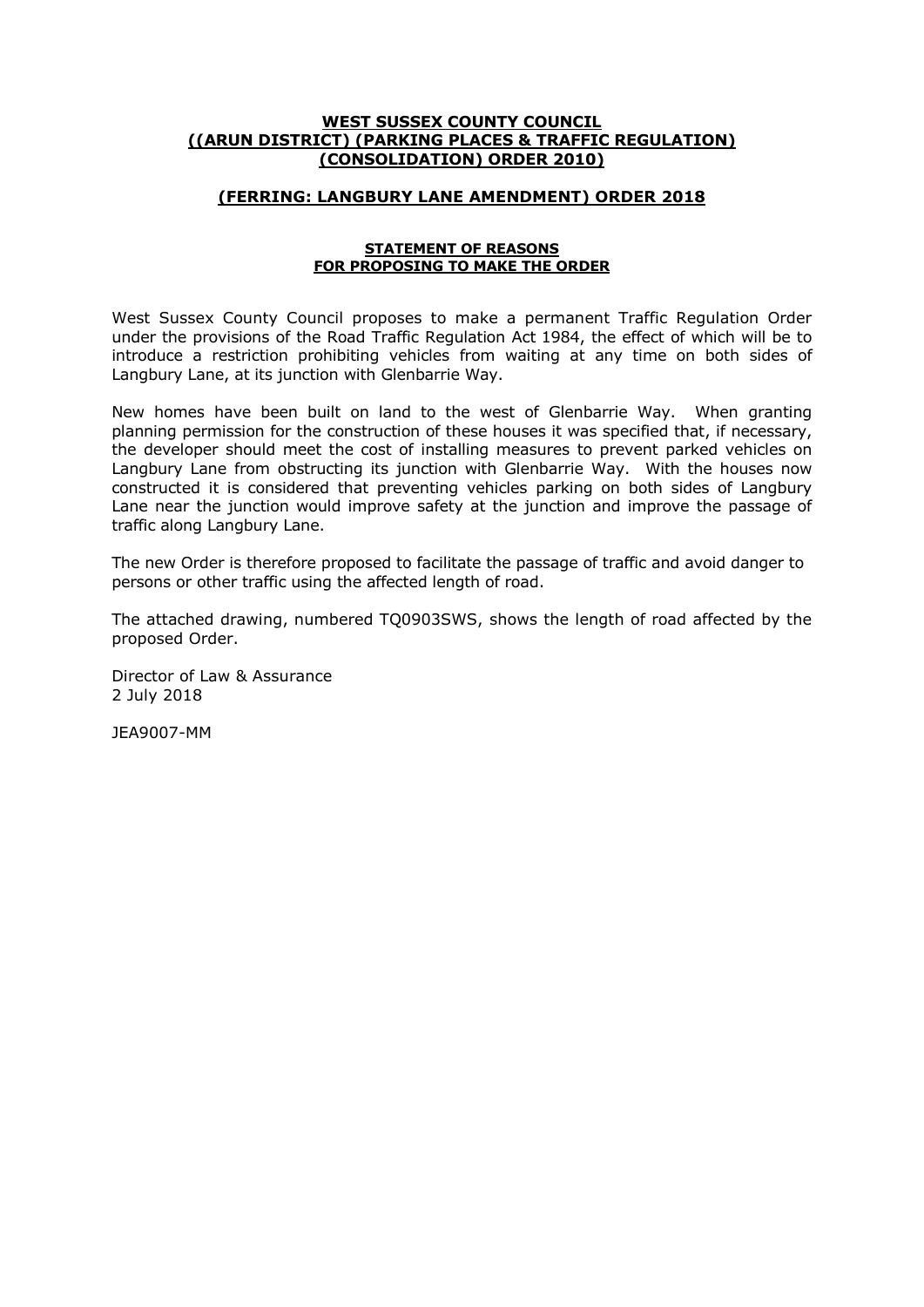#### **WEST SUSSEX COUNTY COUNCIL ((ARUN DISTRICT) (PARKING PLACES & TRAFFIC REGULATION) (CONSOLIDATION) ORDER 2010)**

## **(FERRING: LANGBURY LANE AMENDMENT) ORDER 2017**

West Sussex County Council in exercise of their powers under Sections 1 (1) 2 (1) and (2), 4 (2), 45, 46, 49 and 53 and Part IV of Schedule 9 of the Road Traffic Regulation Act 1984 ("the Act") as amended and of all other enabling powers and after consultation with the Chief Officer of Police in accordance with Part III of Schedule 9 to the Act hereby make the following Order:-

- 1. This Order shall come into operation on the \*\*\*\*\* day of \*\*\*\*\*\* 2017 and may be cited as "West Sussex County Council ((Arun District) (Parking Places & Traffic Regulation) (Consolidation) Order 2010) (Ferring: Langbury Lane Amendment) Order 2017".
- 2. The "West Sussex County Council (Arun District) (Parking Places & Traffic Regulation) (Consolidation) Order 2010" is hereby amended by the insertion of the plan specified in the First Schedule to this Order.

### **FIRST SCHEDULE Plan to be Inserted**

TQ0903SWS (Issue Number 1)

THE Common Seal of THE ) WEST SUSSEX COUNTY COUNCIL<br>
was hereto affixed the<br>
()<br>
day of 2017<br>
()<br>
()<br>
()<br>
() was hereto affixed the

 ) ) )

 ) day of 2017

 ) Authorised Signatory (1999) JEA9007-MM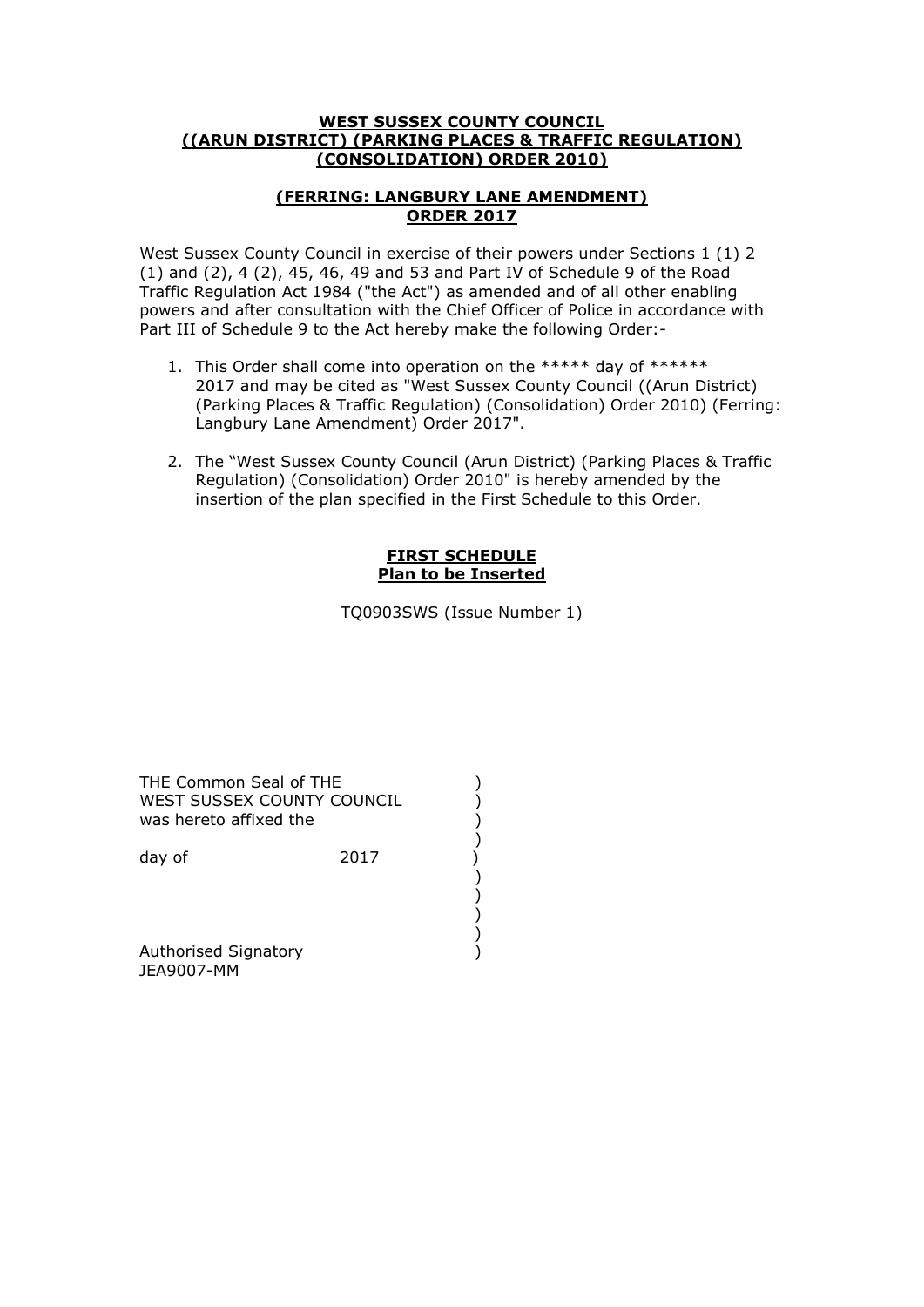